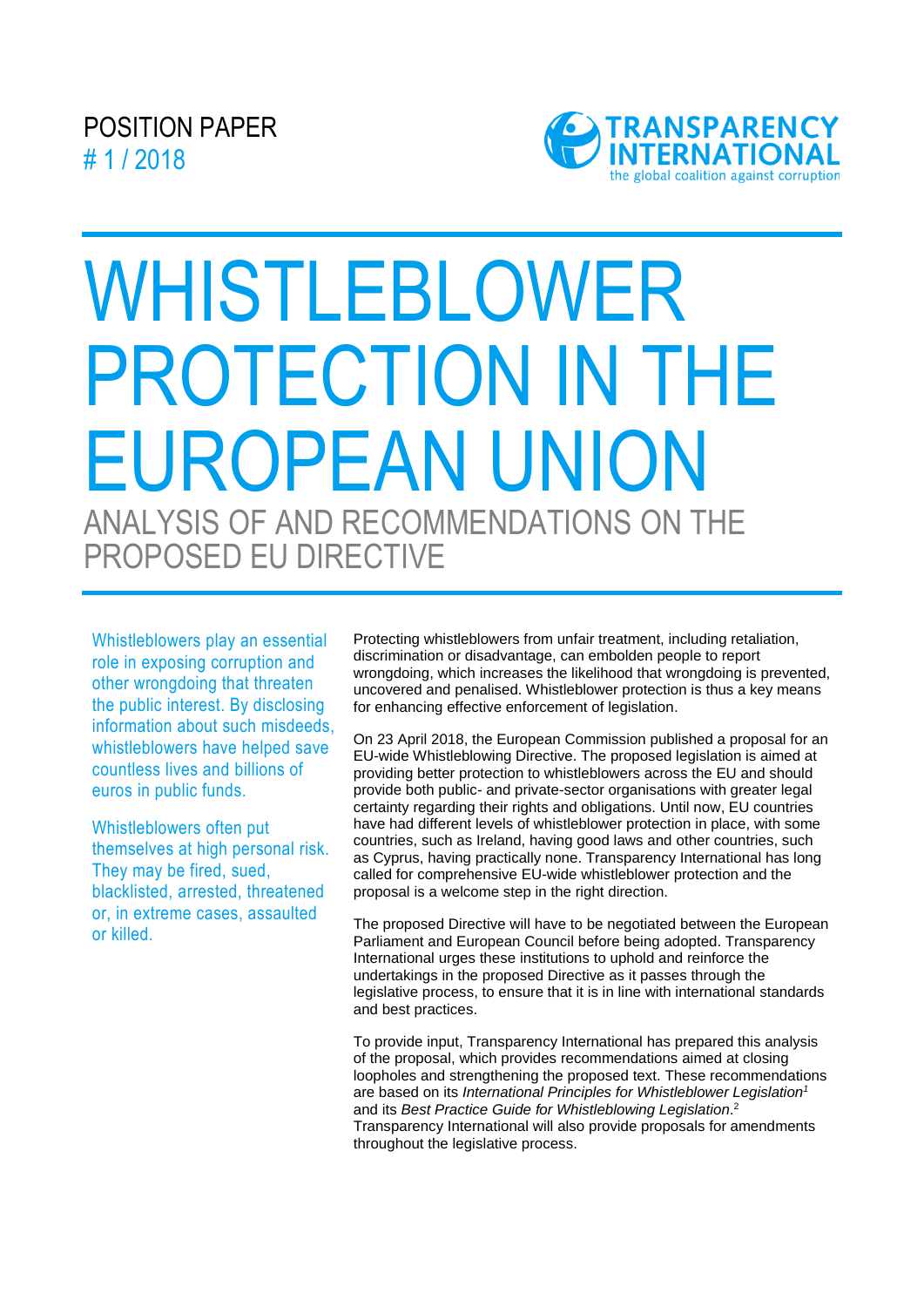# POSITIVE ASPECTS OF THE DIRECTIVE

While certain provisions need to be strengthened, the proposed Directive provides strong foundations for the protection of whistleblowers in Europe:

- It covers both the **public and private sectors.**
- Breaches covered include not only **unlawful activities** but also **abuse of law**, defined as acts or omissions which do not appear to be unlawful in formal terms but defeat the object or purpose pursued by the law.
- It covers a **wide range of potential whistleblowers**, including individuals outside the traditional employeeemployer relationship, such as consultants, contractors, volunteers and job applicants.<sup>i</sup>
- It provides for **comprehensive protection against retaliation**, including interim relief and protection in legal proceedings.<sup>ii</sup>
- It requires Member States to ensure that **easily accessible and free comprehensive and independent advice** is provided to the public.
- It places an **obligation** on a wide range of public and private entities **to establish internal whistleblowing mechanisms**. iii
- It establishes an **obligation to follow up on reports and to keep the whistleblower informed** within a reasonable timeframe.iv
- It **allows for public disclosures** in certain circumstances.
- It provides for **penalties** to be applied to persons who hinder or attempt to hinder reporting, take retaliatory measures against reporting persons (including vexatious proceedings) and breach the duty of maintaining the confidentiality of the whistleblowers' identity.
- It foresees **legal and financial assistance** to whistleblowers, which are essential elements for effective whistleblower protection.<sup>v</sup>
- It **allows for stronger national whistleblower protection** as Member States can introduce or maintain more favourable provisions than those set out in the Directive.<sup>vi</sup>

# RECOMMENDATIONS FOR IMPROVEMENTS

Certain provisions of the proposed Directive need to be improved to ensure comprehensive and effective protection to whistleblowers in line with international standards and best practices:

- The motives of a whistleblower in reporting information that they believe to be true should be unequivocally irrelevant to the granting of protection.
- Employees should be able to report breaches of law directly to the competent authorities.
- The whistleblowers' identity should be more effectively protected.
- The Directive should address anonymous reporting.
- Whistleblowers should be entitled to full reparation through financial and non-financial remedies.
- The reversal of the burden of proof should be strengthened.
- National whistleblowing authorities should be responsible for the oversight and enforcement of whistleblowing legislation.
- Penalties should be extended to all situations where obligations under the Directive are not fulfilled.
- The material scope should be extended as much as possible.
- The personal scope should be extended to include former employees and persons associated with a whistleblower or believed to be a whistleblower.
- All public-sector entities should be obliged to establish internal reporting mechanisms.
- Internal reporting mechanisms should include procedures to protect whistleblowers.

**.** 

<sup>i</sup> The personal scope should be further extended to include former workers, as well as legal and natural persons who suffer retaliation because they are associated with a whistleblower or believed to be a whistleblower (see recommendation p. 7-8).

iii The Directive should be more specific regarding remedies that should be available to whistleblowers and should, *inter alia*, expressly include reinstatement (see recommendation p. 5-6).

iii This obligation should be extended to all public entities without exception. In addition, organisations and competent authorities should have an obligation to protect the whistleblower (see recommendations p. 8 and 9 respectively).

iv To ensure enforcement, effective, proportionate and dissuasive penalties should be applicable when such obligations are not fulfilled (see recommendation p. 7).

<sup>&</sup>lt;sup>v</sup> The fact that the Directive addresses legal and financial assistance is very positive, even though it does not make this mandatory. Transparency International strongly encourages all Member States to provide for legal and financial assistance measures.

vi To reinforce this safeguard, the article should clearly state that implementation of the Directive may not constitute valid grounds for reducing the general level of protection already afforded to whistleblowers within Member States.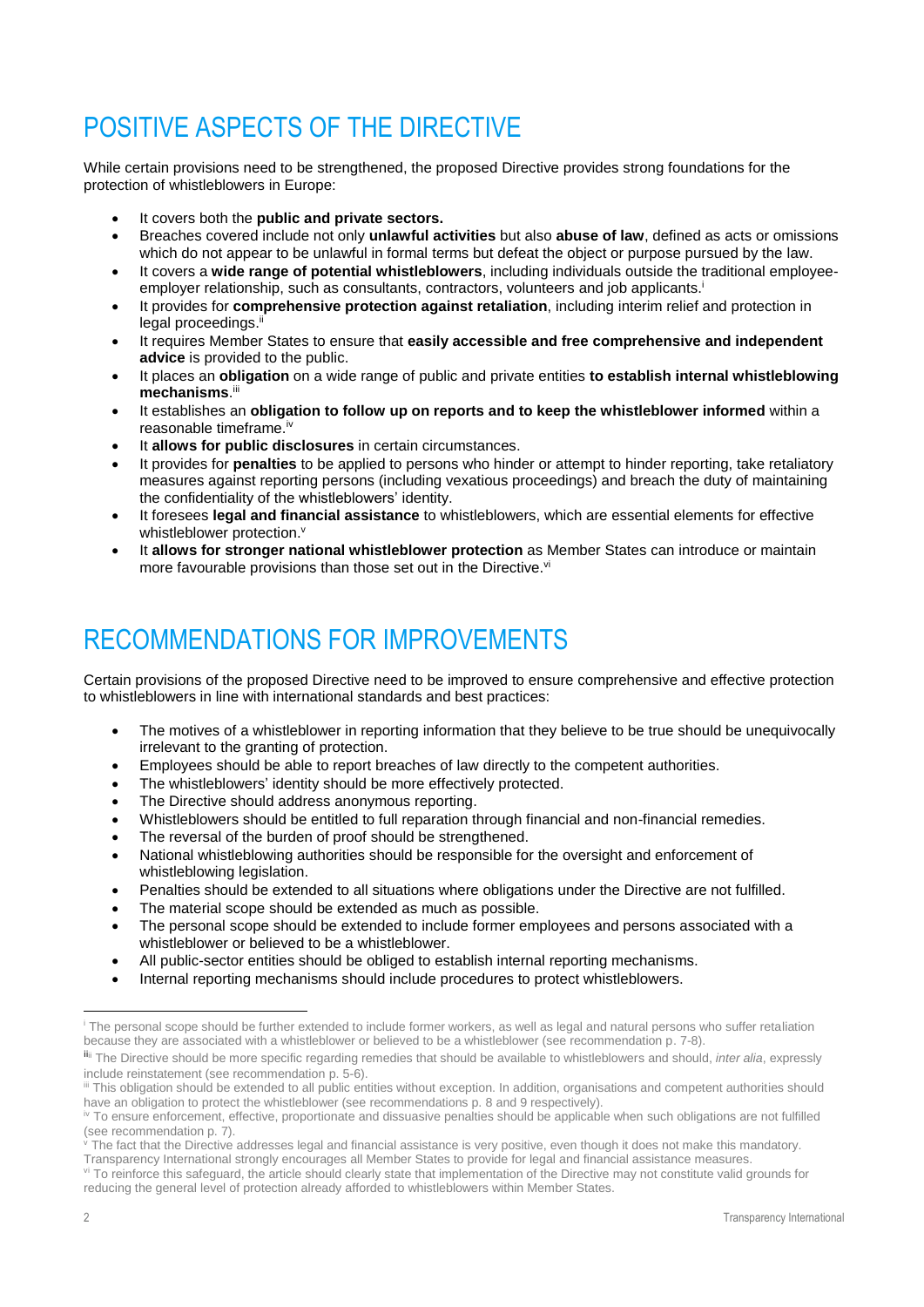- The collection and publication of comprehensive data on the functioning of reporting mechanisms should be mandatory.
- Internal reporting procedures should include an obligation to acknowledge receipt of a whistleblower's report.

A detailed explanation of each recommendation is provided below.

# Conditions for the protection of reporting persons<sup>3</sup>

# **The motives of a whistleblower in reporting information that they believe to be true should be unequivocally irrelevant to the granting of protection**

If a person reasonably believes that the information they reported or disclosed points to wrongdoing and that belief was reasonable for someone in their position based on the information available to them, then they should be protected. Their motives for making the disclosure and whether or not any subsequent investigation finds proof of wrongdoing should be irrelevant to the protected status of the whistleblower.

Article 13(1) of the proposed Directive, which states that "a reporting person shall qualify for protection under this Directive provided he or she has reasonable grounds to believe that the information reported was true at the time of reporting and that this information falls within the scope of this Directive", is thus in line with international standards and best practices.

Some stakeholders have raised the concern that whistleblower protection might be abused by individuals making false reports to defame someone or to protect themselves from disciplinary sanctions. Research and practice suggest that trivial or false reports are uncommon.<sup>4</sup> Nevertheless, false reports can have a negative impact on organisations and people and can discredit whistleblowing mechanisms. Thus, Transparency International considers that individuals who knowingly make false disclosures should not benefit from whistleblower protection and should be subject to possible sanctions and civil liabilities.

While it seems that Article 17(2), which provides for penalties applicable to persons making "malicious or abusive" reports or disclosures, aims to achieve this objective, it does so using language that appears to contradict Article 13(1). Use of the terms "abusive" and "malicious" suggests that the motives of the whistleblower for making a report or a disclosure should be examined; this creates a dangerous loophole in the protection provided to whistleblowers and poses a serious deterrent to potential whistleblowers. This is particularly a concern in view of Article 19 of the proposed Directive, which specifies that Member States may not have national provisions more favourable to the rights of the whistleblower that would weaken Article 17(2).

**Recommendation:** Article 17(2) needs to be amended to make it clear that the whistleblower's motives are not relevant and that a person should only be held liable if they *knowingly* make a false report or disclosure.<sup>5</sup> It can even be argued that Article 17(2) is superfluous and so should be deleted altogether, since Member States, in their defamation or libel laws, already provide for penalties applicable in these circumstances.

# **Employees should be able to report breaches of law directly to the competent authorities**

Whistleblowers should have equal access to and protection for reporting within the workplace and to the authorities. There should be no restrictions or extra burden on whistleblowers who wish to report directly to regulators and the authorities.

The main objective of whistleblowing is to prevent or stop and remedy wrongdoing. It is therefore important that the recipient of the report is in a position to address the reported wrongdoing. This objective is achieved with both internal reporting within the workplace and external reporting to the competent authorities.

Whistleblowers also need to trust the reporting mechanism and feel comfortable using it. There are many valid reasons why a whistleblower might prefer to report a wrongdoing directly to the authorities rather than use internal reporting mechanisms – for example, if they fear or have reason to believe that they would experience unfair treatment, that their identity cannot be protected or that the wrongdoing might be covered up.

The proposed Directive makes it mandatory for employees (but not other categories of whistleblowers) to first use internal reporting channels. It offers four exceptions to that obligation: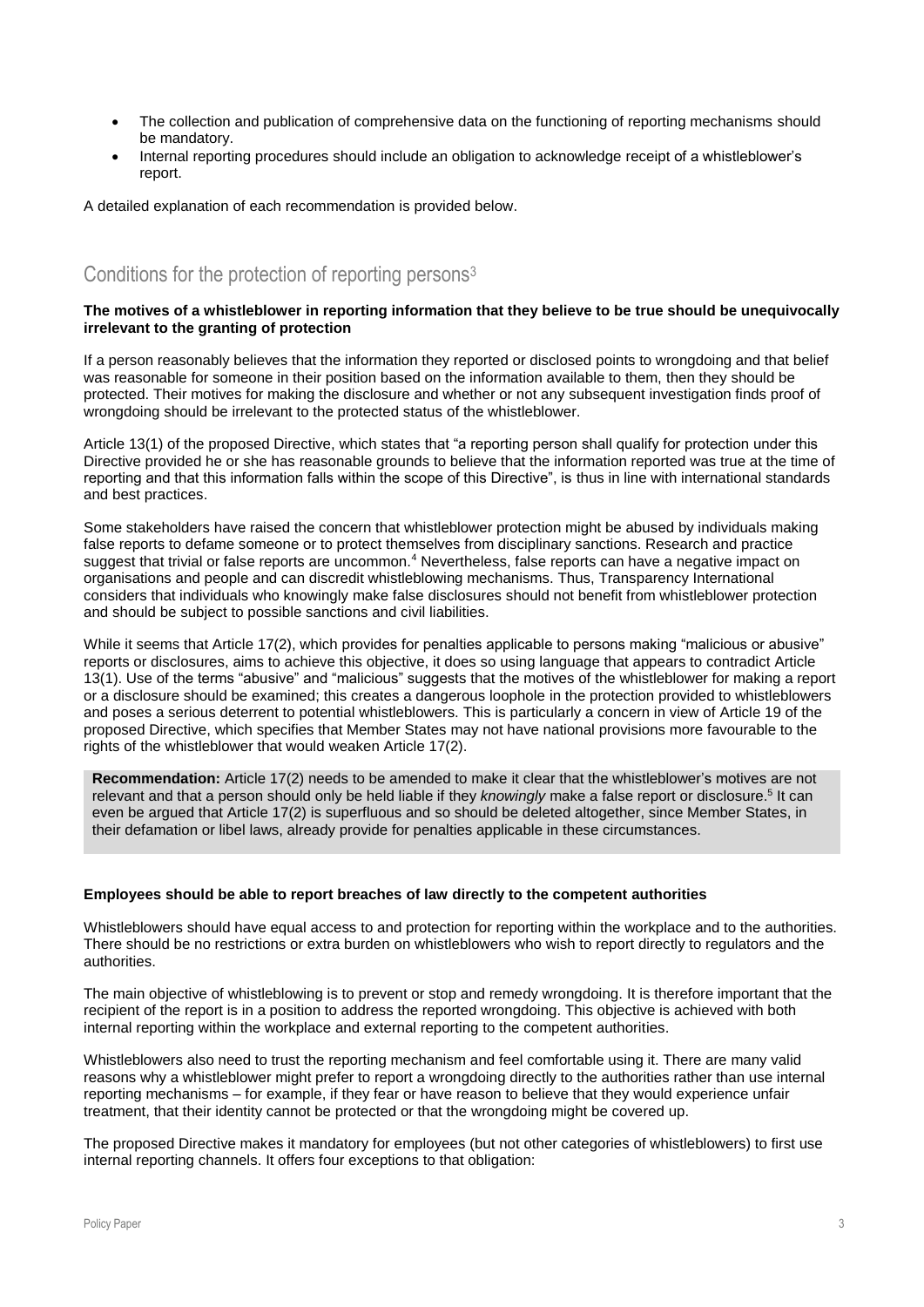- When internal reporting channels are not available, or the whistleblower "could not reasonably be expected to be aware of the availability of such channels".
- When the whistleblower "could not reasonably be expected to use internal reporting channels in light of the subject-matter of the report".
- When the whistleblower "had reasonable grounds to believe that the use of internal reporting channels could jeopardise the effectiveness of investigative actions by competent authorities".
- When the whistleblower "was entitled to report directly through the external reporting channels to a competent authority by virtue of Union law".

This obligation to first report internally raises serious concerns:

- The proposed exceptions do not and cannot foresee all situations in which a whistleblower would be reluctant to report internally (for example, if they fear retaliation or that their identity would not be effectively protected).
- The proposed exceptions are subjective and so are open to interpretation. Whistleblowers are forced to speculate as to whether their situation is covered and may only find out when a judge makes a ruling. In some countries, this could mean years of expensive judicial proceedings. Faced with this high degree of uncertainty, many potential whistleblowers who may not feel safe reporting internally will choose to remain silent.
- The proposed text allows for a situation in which an organisation can fire an employee for reporting an offence to the police without first reporting it internally.
- In many Member States, entire categories of employees have an obligation to report breaches of law to the competent authorities.
- An unjustified situation of unequal treatment and protection is created between the reporting persons covered by the Directive – between employees, who have to first use internal channels, and other reporting persons, who can go directly to competent authorities.

As pointed out in the Commission's impact assessment, many studies have shown that most employees will report internally first, even in countries where it is not mandatory (such as in Ireland, the United Kingdom and the United States).<sup>6</sup> There is thus no need to put in place an obligation for employees to first report internally.

In addition, allowing whistleblowers to use external channels directly will incentivise organisations to set up effective internal whistleblowing mechanisms that employees trust. This will discourage organisations from approaching internal mechanisms as a mere exercise in ticking boxes.

**Recommendation:** The obligation for employees to first report internally should be removed.

# Measures for the protection of reporting persons against retaliation<sup>7</sup>

# **The whistleblowers' identity should be more effectively protected**

One of the most efficient ways to prevent retribution against a whistleblower is to ensure that potential retaliators do not know the identity of the whistleblower. If they do not know who has made a report, they cannot take retaliatory action against them. Not knowing the identity of the whistleblower has the additional advantage of shifting the focus from the individual to the concern raised.

Confidentiality is a minimum requirement in any legislation that aims to protect whistleblowers. As a first line of protection it will increase trust in the whistleblowing system. Guaranteeing confidentiality will also incidentally help reduce anonymous disclosures. Confidentiality should apply not only to the name of the whistleblower, but also to "identifying information". In small organisations, or when some facts are known only to a few, certain information could identify the whistleblower.<sup>8</sup>

Transparency International commends the fact that the Directive provides for penalties in case of breach of the duty of maintaining the confidentiality of the whistleblowers' identity of reporting persons. However, as it stands, the proposed Directive does not sufficiently guarantee the confidentiality of the whistleblowers' identity.

 The proposed Directive fails to strictly limit exceptions to the obligation to maintain the confidentiality of the whistleblowers' identity. Article 9 foresees circumstances in which the confidential data of a reporting person may be disclosed, which "include the exceptional cases in which confidentiality of personal data may not be ensured, including where the disclosure of data is a necessary and proportionate obligation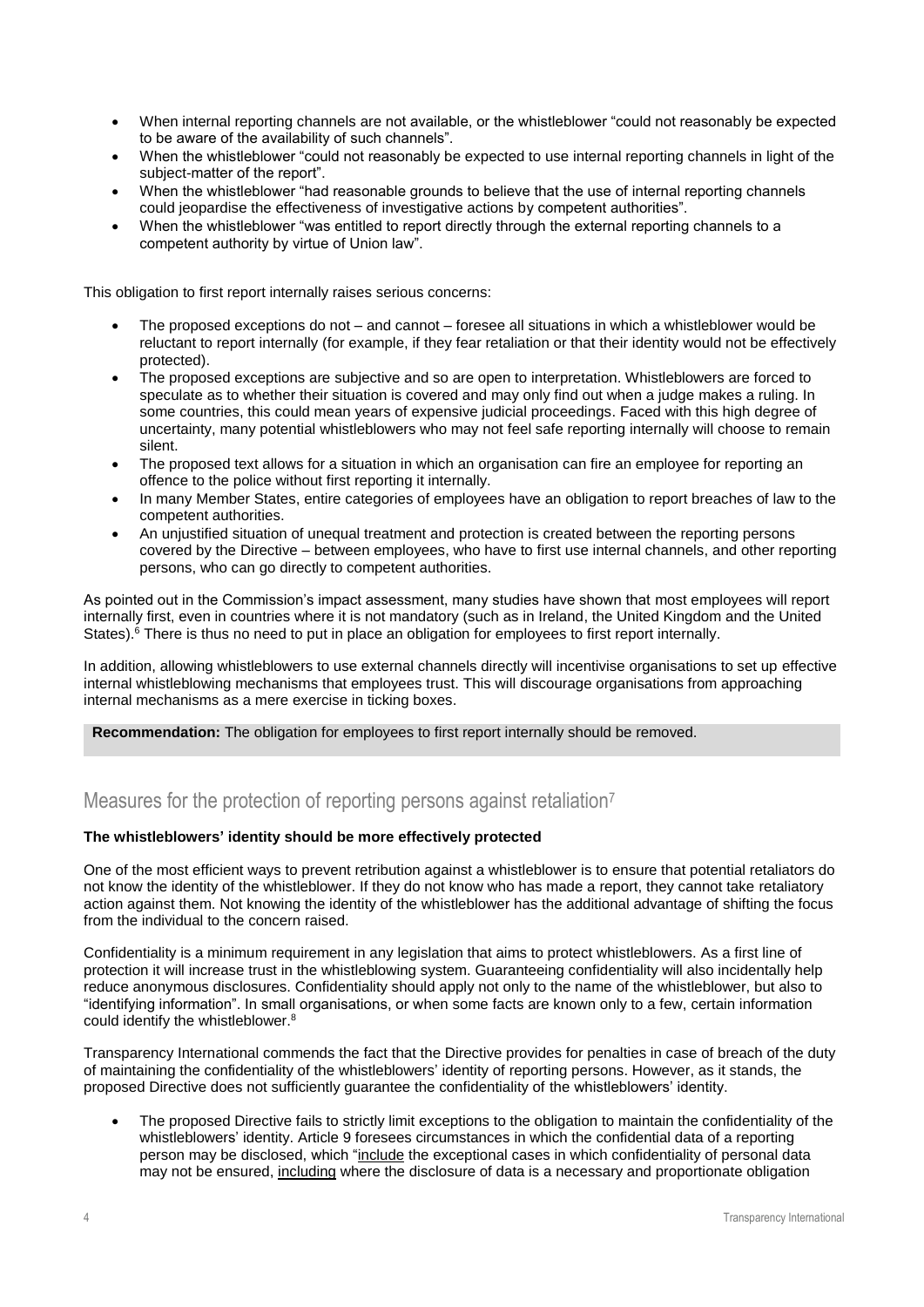required under Union or national law in the context of investigations or subsequent judicial proceedings or to safeguard the freedoms of others including the right of defence of the concerned person". The word "include", used twice, implies there may be other exceptions but these are not specified.

- Provisions regarding the confidentiality of a whistleblower's identity are scattered throughout the proposed Directive, making clear understanding of the confidentiality regime difficult.<sup>9</sup>
- Provisions on confidentiality applicable to internal reporting are much less prescriptive and detailed than those applicable to external reporting, even though the risks are greater for the whistleblower if their identity is uncovered in their work place.

**Recommendation:** Given the importance of protecting a whistleblower's identity, the Directive should include an article on the obligation to maintain the confidentiality of the whistleblowers' identity. This article should:

- apply to any identifying information
- apply to any person who learns about a whistleblower's identity;
- clearly and strictly define exceptions to the obligation to maintain confidentiality

## **The Directive should address anonymous reporting**

There are two ways to protect the identity of a whistleblower: by preserving confidentiality and by allowing anonymous reporting. In the first case, only the recipient of the report will know the identity of the whistleblower. Anonymous reporting goes a step further, since no one will know the identity of the whistleblower. Anonymous reporting allows individuals who otherwise might not speak up to make a report or disclosure.

Employers have raised the concern that anonymous reporting might reduce the feeling of personal liability and thus encourage false reporting. However, research and practice suggest that trivial or false reports are uncommon, including when anonymous reporting is allowed.<sup>10</sup>

The proposed Directive makes no mention of whistleblowers making reports or disclosures anonymously. Transparency International welcomes the fact that anonymous reporting is not expressly excluded, but the proposed Directive leaves the possibility for Member States to exclude it when transposing the Directive.

**Recommendation:** The proposed Directive should address at least the following aspects of anonymous reporting:

- A report should not be discarded merely because it was made anonymously. If sufficient information is provided, the recipient of the report should follow up on it.
- Full protection should be granted to whistleblowers who have reported or disclosed information anonymously and who have subsequently been identified.

#### **Whistleblowers should be entitled to full reparation through financial and non-financial remedies**

Unfair treatment exposes whistleblowers to loss – financial loss, loss of status or even emotional hardship. Legislation should provide for whistleblowers to have access to suitable remedies and relief that makes sure their position does not worsen as a result of having made a report or disclosure. All losses should be covered, including indirect and future losses and financial and non-financial losses. As per Council of Europe recommendations, the appropriate remedy should be determined by the kind of unfair treatment that has been experienced by the whistleblower.<sup>11</sup> Whenever possible, the whistleblowers should be restored to a situation that would have been theirs had they not suffered unfair treatment. This redress should include both financial compensation of damages and non-financial remedies.

Best practice is to make sure that any unfair treatment is made null and void. This means that if a whistleblower has been dismissed, transferred or demoted, they should be reinstated in either the position they occupied before retaliation or in a similar position with equal salary, status, duties and working conditions. Similarly, whistleblowers should be given fair access to any promotion and training that may have been withheld following their report. Outside the employment context, remedies can involve relaunching a rigged procurement process, the restoration of a cancelled permit, licence or contract, or the withdrawal of litigation against a whistleblower. Any negative records that could constitute a dossier for blacklisting or later retaliation should be deleted.12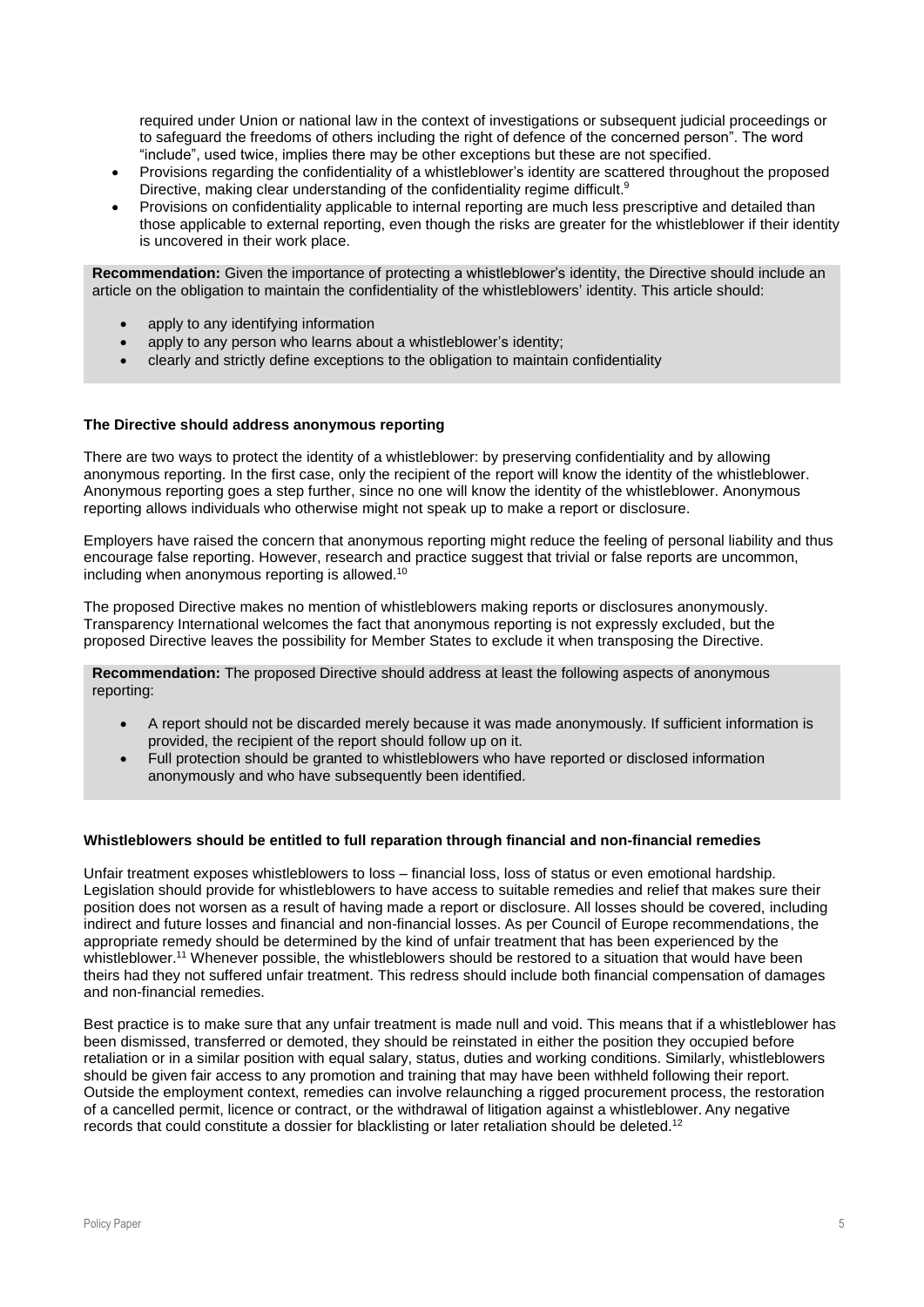The proposed Directive states that whistleblowers should have access to remedial measures against retaliation "in accordance with the national framework". Such a general provision is not sufficient to guarantee full reparation of the damage suffered by whistleblowers, which can be extensive and take many forms.

**Recommendation:** The Directive needs to specify that whistleblowers should have access to a full range of remedial measures covering all direct, indirect and future consequences of any detriment, with the aim to make the reporting person whole. This provision should include a non-exhaustive list of the types of remedial actions that should be available to whistleblowers, expressly including non-financial remedies such as reinstatement, transfer and making unfair treatment void.

# **The reversal of the burden of proof should be strengthened**

It can be very difficult for whistleblowers to demonstrate that they have suffered negative treatment as a consequence of their disclosure. On the other hand, organisations usually have processes in place to document actions taken against workers and they have better access to witnesses. As organisations have the greater power and resources, the onus should be placed on them to prove that the action taken was not due to the whistleblower raising a concern. This is why Transparency International recommends that, in line with other international standards, whistleblowing legislation reverse the burden of proof onto the employer.

The proposed Directive provides for some reversal of the burden of proof, but in a restrictive way:

- The whistleblower must first provide "reasonable grounds to believe that the detriment was in retaliation for having made the report or disclosure". This leaves a wide scope for interpretation and seems to imply that the whistleblower has to provide some evidence of an intentional link between the report and the detriment ("in retaliation"), which can be very difficult.
- The reversal of the burden of proof only applies to judicial proceedings. It therefore excludes non-judicial proceedings such as internal and administrative proceedings.
- It places the burden of proof on "the person who has taken the retaliatory measure". This might be interpreted literally as a natural personal and allows the organisation to "sacrifice" another employee by making them take responsibility in its place.

**Recommendation**: The Directive should state that, to trigger a reversal of the burden of proof, a whistleblower only needs to establish that (1) they made a disclosure and (2) experienced negative treatment.

# Effective implementation and enforcement

#### **National whistleblowing authorities should be responsible for the oversight and enforcement of whistleblowing legislation**

To ensure effective whistleblower protection, one or several agencies should be responsible for the oversight and enforcement of whistleblowing legislation. A whistleblowing authority should be competent to:

- provide free advice and support to whistleblowers
- receive, investigate and address complaints about unfair treatment and about improper investigations of whistleblower reports.
- monitor and review the functioning of whistleblowing laws and frameworks, including via the collection and publication of data and information
- raise public awareness so as to encourage the use of whistleblower provisions and enhance cultural acceptance of whistleblowing.

Countries may decide to create a new dedicated whistleblowing authority or to extend the competencies of an existing authority, such as the Ombudsman. Whatever the chosen approach, best practice dictates that such agencies be independent and have sufficient power and resources to operate effectively.

The proposed Directive does not require Member States to designate national whistleblowing authorities.

**Recommendation**: The Directive should require Member States to designate one or several authorities to be responsible for the oversight and enforcement of the protection of reporting persons. These authorities should be independent and have sufficient power and resources to operate effectively.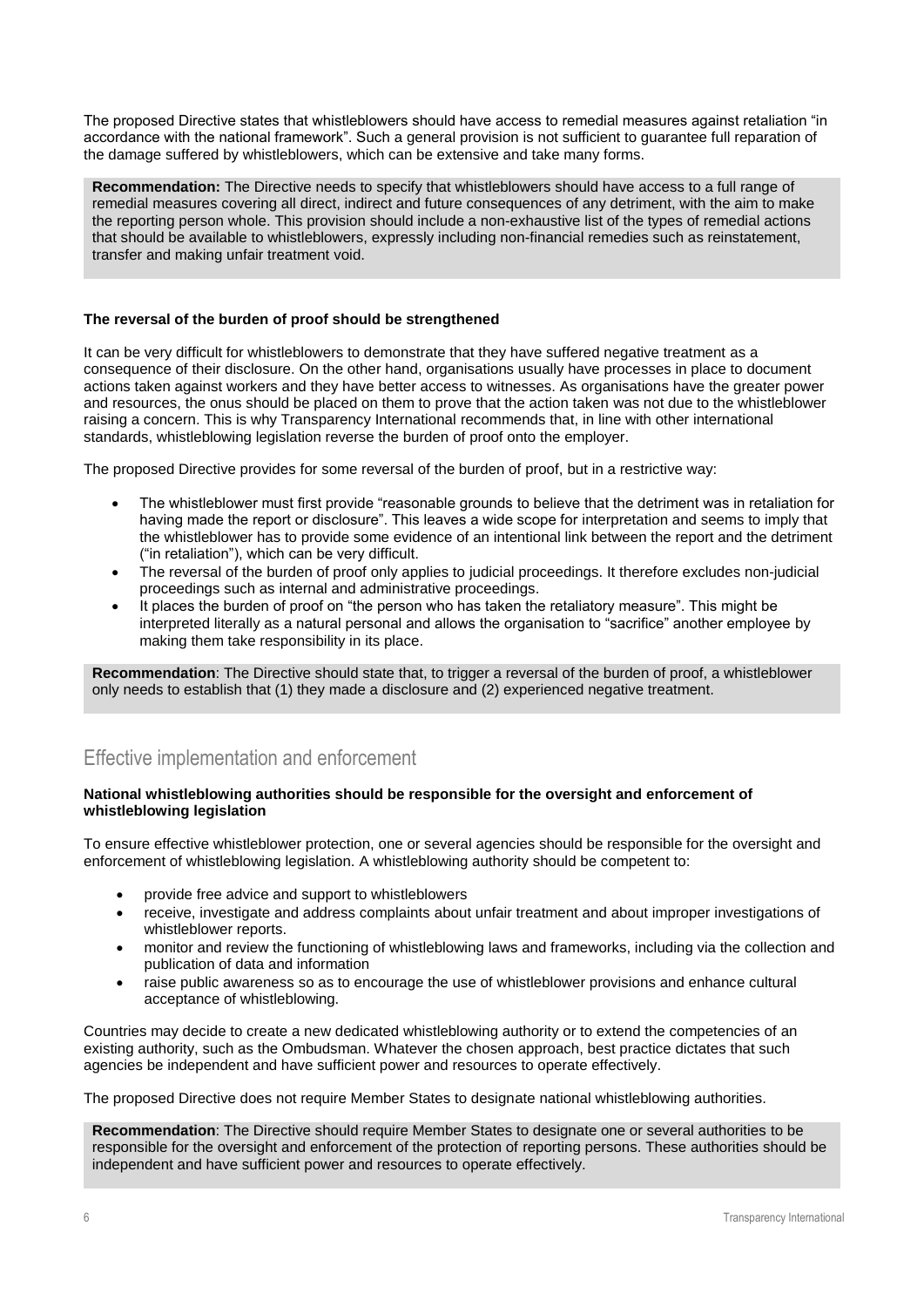# **Penalties should be extended to all situations where obligations under the Directive are not fulfilled<sup>13</sup>**

When retaliation occurs, this can send a message to other potential whistleblowers that they will face the same treatment if they decide to speak up. To deter repeated violations of whistleblower protection, it is important to hold retaliators accountable and to sanction them. Best practice dictates severe sanctions should be applied to those who retaliate against, threaten or in any way violate the protection of whistleblowers.

Transparency International therefore welcomes the fact that the proposed Directive provides for penalties applicable to persons who hinder or attempt to hinder reporting, retaliate against whistleblowers or breach the duty of maintaining the confidentiality of the whistleblowers' identity.

The Directive also follows best practice by placing a number of obligations on public- and private-sector organisations, such as those to establish whistleblowing mechanisms, to follow up on reports received and to provide feedback on follow-up to the reporting person. However, to ensure that obligations are met, penalties should be applied when organisations or individuals fail to fulfil those obligations.

**Recommendation:** The Directive should provide for effective, proportionate and dissuasive penalties applicable to legal or natural persons who fail to:

- establish internal channels and procedures for reporting, following up on reports and protecting reporting persons;
- follow up on reports;
- provide feedback on the follow-up to the whistleblower within a reasonable timeframe.

# The scope of the Directive

An important requirement of any whistleblowing legislation is to make sure that it clearly sets out its scope of application, that is, to whom it applies and which types of wrongdoing are covered. The scope of application should be as wide as possible to cover every possible whistleblowing situation and ensure that all whistleblowers are protected. Loopholes and lack of clarity might lead to situations in which individuals decide to speak up in the mistaken belief that they are protected, making them vulnerable to unfair treatment.

## **The material scope should be extended as much as possible**

International standards recommend that whistleblowing legislation has the widest material scope possible. Sectoral or thematic approaches increase the risk of loopholes and legal incoherence and make it difficult for whistleblowers to understand how to report and whether they are protected. If people are not certain that the behaviour they want to report fits the criteria, they will remain silent, meaning that organisations, authorities and the public will remain ignorant of wrongdoing that can harm their interests.

It is understandable that the proposed EU Directive cannot cover areas falling outside the competences of the EU. However, the proposed Directive further limits its material scope to some but not all areas of EU competences.

The material scope of the proposed Directive is otherwise rather broad given that it covers both the public and private sectors and that it is not limited to "unlawful activities" but also covers "abuse of law", defined as "acts or omissions falling within the scope of Union law which do not appear to be unlawful in formal terms but defeat the object or the purpose pursued by the applicable rules".

**Recommendation:** The material scope of the Directive should be extended as much as possible to include all areas of EU law, including breaches of workers' rights.

#### **The personal scope should be extended<sup>14</sup>**

Whistleblowing legislation should cover all individuals working in both the public or private sector, irrespective of the nature of their working relationship with the organisation and whether they are paid or not.

The proposed Directive uses a broad definition of whistleblower, including employees, self-employed persons, shareholders and persons belonging to the management body of an organisation, volunteers, unpaid trainees, contractors, subcontractors and suppliers as well as job applicants or bidders. It thus covers most categories of persons who might encounter wrongdoing in the context of their work, with the exception of EU staff. It is unclear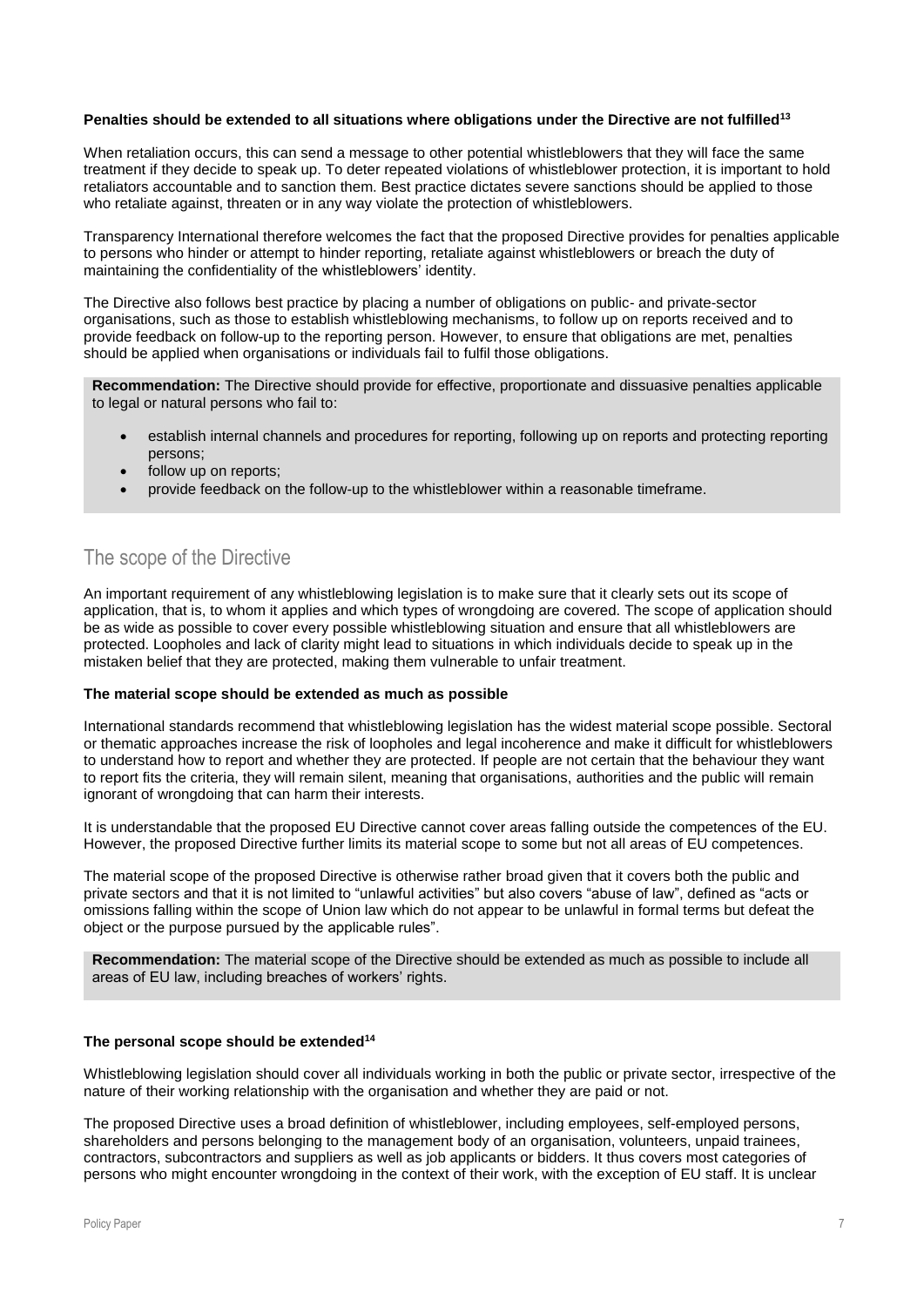whether former workers are included. Indeed, the proposed Directive defines "work-related context" as "current and past work activities", but that leaves room for interpretation.<sup>15</sup>

Former workers are an important category of potential whistleblowers who can suffer retaliation in the form of blacklisting or law suits for example. In addition, EU staff should benefit from the same protection as other workers in Europe.

Protection should not be limited to the individuals who make a report or disclosure, but should be extended to all people at risk of unfair treatment as a consequence of whistleblowing. It should also include:

- Individuals who are about to make a disclosure, since they could suffer discriminatory measures aiming at discouraging them or as a "pre-emptive strike" to circumvent legal protection.<sup>16</sup>
- Individuals who are mistakenly believed to be whistleblowers.
- Individuals associated with whistleblowers, such as people who assist or attempt to assist a whistleblower, relatives or even employers (for example a consultancy firm or supplier who employs a whistleblower who raises a concern about a client).

**Recommendation:** The personal scope of the Directive should be further extended to clearly include former workers and EU staff, as well as legal and natural persons who experience retaliation because they are associated with a whistleblower or because they are mistakenly believed to be a whistleblower.

# Internal and external reporting mechanisms

# **All public-sector entities should be obliged to establish internal reporting mechanisms<sup>17</sup>**

Various studies have shown that most whistleblowers first use internal reporting mechanisms. <sup>18</sup> In addition, organisations are often best placed to deal with internal wrongdoing. This is why public and private sector organisations should be required to put an effective internal reporting mechanism in place.

The Directive makes it mandatory for all medium-sized and large companies to establish internal procedures for reporting and follow-up of reports. This reflects current best practice. It is understandable that the Directive generally exempts small and micro-companies from the obligation to establish internal reporting procedures, given the potential financial and administrative burden attached to such mechanisms.

The obligation to establish internal reporting mechanisms also applies to most public entities, but does not apply to municipalities with less than 10,000 inhabitants. This is not in line with current best practice. Indeed, in several Member States with national legislation on whistleblower protection, for example in Ireland, Italy and Slovakia, all public entities without exception are required to establish such mechanisms.

The average size of municipalities in the EU is 5,887 inhabitants.<sup>19</sup> Thus, the Directive is exempting the majority of municipalities in Europe from the obligation to establish internal reporting mechanisms. This is of particular concern since such municipalities routinely take decisions in areas such as public procurement, environmental protection and public health, areas identified by the proposed Directive as ones where enforcement needs to be strengthened. In the case of public entities, the administrative and financial burden argument is not very convincing as Member States could consider for example providing internal reporting at a higher level in the administration, such as regionally or centrally, for smaller municipalities.<sup>20</sup>

In addition, EU institutions, agencies and bodies should have the same obligations as national public-sector entities, as described in the Directive.

**Recommendation:** As stated in the recitals of the proposed Directive, the obligation to put in place internal reporting channels should apply to all public legal entities, at local, regional and national level, whilst being commensurate with their size.<sup>21</sup> This should also apply to public legal entities at the European level.

#### **Internal reporting mechanisms should include procedures to protect whistleblowers 22**

To ensure effective whistleblower protection, internal whistleblowing mechanisms should provide for transparent, enforceable and timely procedures to follow up on whistleblowers' complaints of unfair treatment. These should include procedures to sanction those responsible for retaliation and to restore whistleblowers who faced unfair treatment to their previous position and status.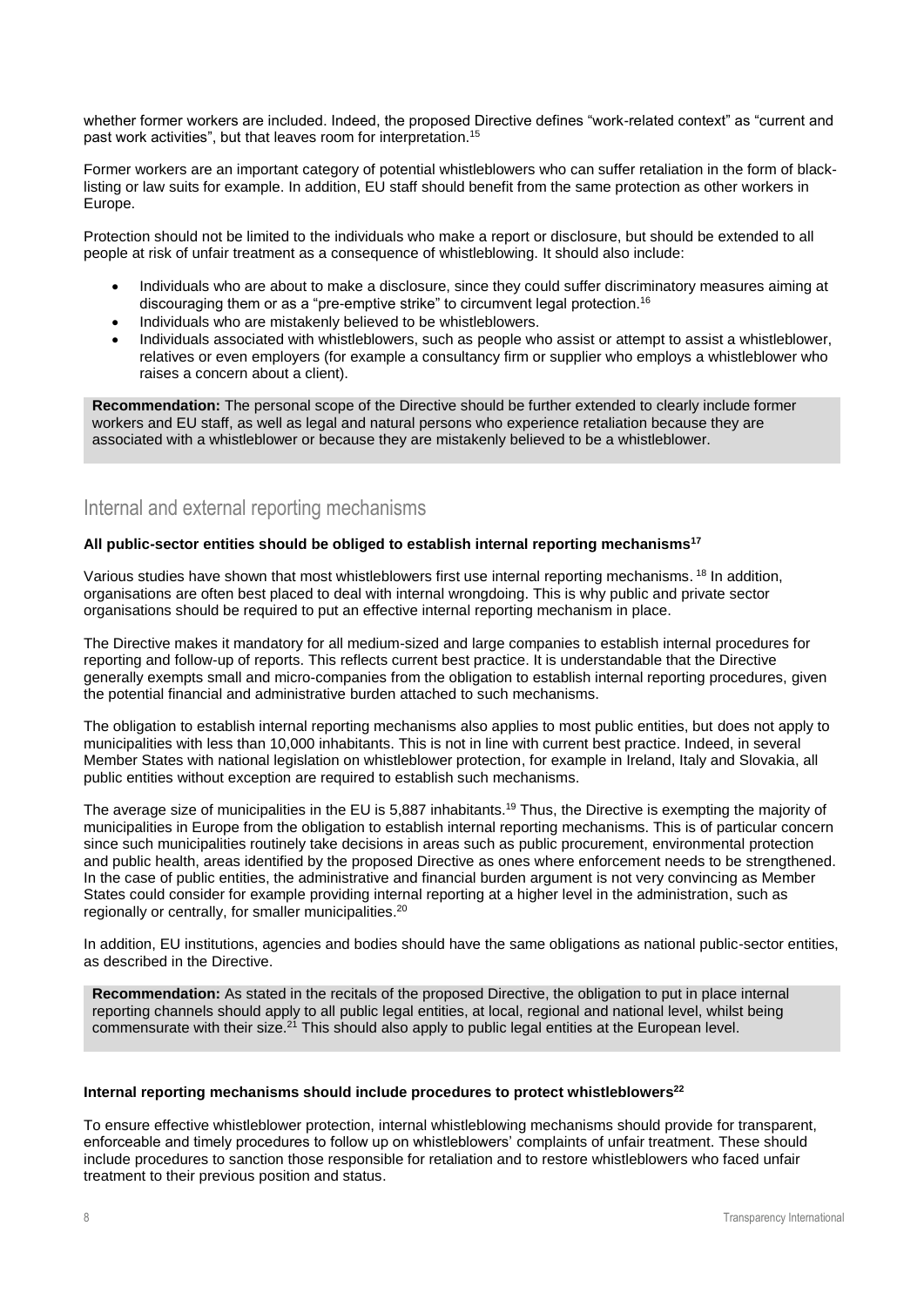Unfair treatment can occur not only due to deliberate retaliation but also through negligence in dealing with whistleblowing. One example could be if an organisation failed to support a whistleblower and simply allowed stress, fear and negative impact on their performance to destroy their health or career, or allowed it to be known that the person reported wrongdoing, thereby damaging their reputation and career prospects. Managers may allow damage to occur simply by "turning a blind eye" to retaliation or harassment they know will be carried out by others.

The proposed Directive does not clearly place an obligation on organisations to protect the whistleblower. This is a serious omission as receiving and following up on reports should not be done in a way that is detrimental to the reporting persons. In that sense, there is an imbalance between the two objectives of the Directive: enforcement of EU law seems to take precedence over the protection of whistleblowers.

**Recommendation:** The Directive's obligation to establish internal whistleblowing procedures should include procedures for protecting whistleblowers.

# **Internal reporting procedures should include an obligation to acknowledge receipt of the report<sup>23</sup>**

The obligation to acknowledge receipt of the report made by a whistleblower is good practice and an important element of a reporting channel. In line with best practice, the proposed Directive establishes an obligation to provide feedback to the whistleblower about the follow-up to the report, within a reasonable timeframe of maximum three months. The Directive also includes the obligation to acknowledge receipt of the report for external reporting procedures but not for internal reporting procedures.<sup>24</sup>

The whistleblowers reporting internally should not be left to wonder for three months whether their report was actually received.

**Recommendation:** The Directive should include an obligation to acknowledge receipt of internal reports.

#### **The collection and publication of comprehensive data on the functioning of reporting mechanisms should be mandatory<sup>25</sup>**

Collecting and publishing information on how a law is being used can provide a measure of its effectiveness. Data on the functioning of whistleblowing frameworks (such as number of cases received, outcomes of cases, compensation and assets recovered) is a primary source of information for evaluating both the implementation and the effectiveness of the legislative and institutional framework on whistleblowing. Publishing this data can provide whistleblowers, organsations and other stakeholders with a sense of how much they can trust their country's framework on whistleblowing. It allows public scrutiny and can boost public demand for better protection for whistleblowers and enforcement of legislation.

Transparency International therefore welcomes the fact that the proposed Directive provides for data collection. However, the fact that the proposed Directive does not require data to be collected in a comprehensive manner will lead to a very fragmented view of how well the framework functions:

- The proposed Directive does not place an obligation on Member States to collect data. It merely asks for the submission of statistics "if they are available at a central level in the Member State".
- The proposed Directive only foresees the collection of data on external reports. This is not in line with current best practice. In Ireland for instance, all public bodies must publish annually a report on the number of internal reports received and the action taken in response.<sup>26</sup>

In addition, there is no obligation on Member States to publish this data at national level and in their national language, nor is it clear whether the European Commission will publish the data collected broken down by country.

**Recommendation:** The Directive should require Member States to collect and regularly publish data on both internal and external reporting (at least in the public sector).

1

<sup>1</sup> Transparency International, *International Principles for Whistleblower Legislation*, 2013,

[www.transparency.org/whatwedo/publication/international\\_principles\\_for\\_whistleblower\\_legislation.](http://www.transparency.org/whatwedo/publication/international_principles_for_whistleblower_legislation)

<sup>2</sup> Transparency International, *Best Practice Guide for Whistleblowing Legislation,* 

www.transparency.org/whatwedo/publication/best\_practice\_guide\_for\_whistleblowing\_legislation. <sup>3</sup> Article 14 of the proposed Directive.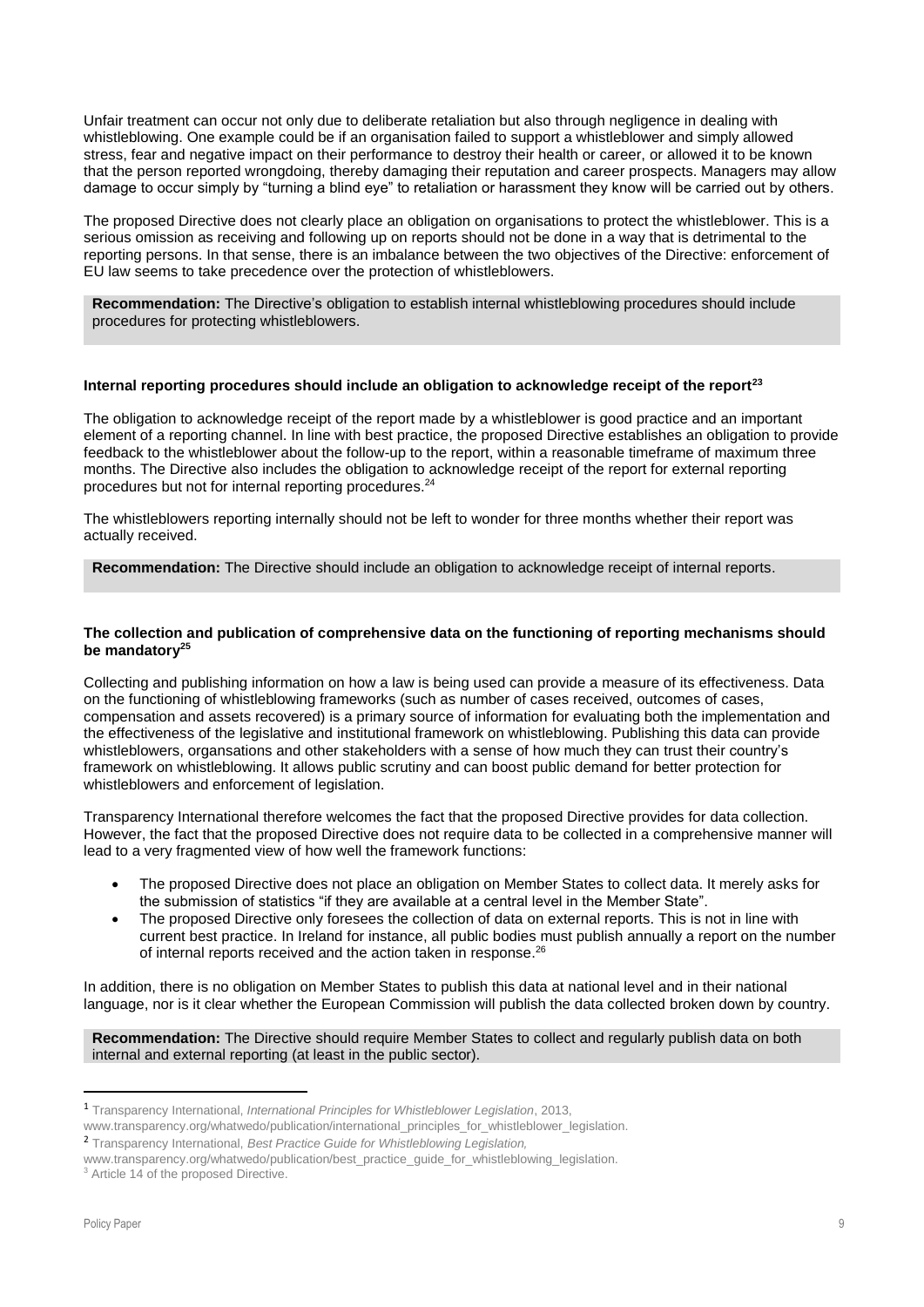$\overline{a}$ <sup>4</sup> See, for example: Trace International, ISIS Management, IBLF, *First to Know – Robust Internal Reporting Programs* (2004), p. 14; Transparency International, *The Business Case for "Speaking Up": How Internal Reporting Mechanisms Strengthen Private-Sector Organisations* (2017), p. 12.

<sup>5</sup> Where action is taken against a person who knowingly made a false disclosure, the burden of proof should fall on the person asserting that the information is false. This person will also need to prove that the whistleblower knew the information to be false at the time of making the disclosure.

<sup>6</sup> European Commission, Impact Assessment accompanying the document *Proposal for a Directive of the European Parliament and of the Council on the protection of persons reporting on breaches of Union law* (2018), p.9. See also OECD, *Committing to Effective Whistleblower Protections* (2016), p. 116

<sup>7</sup> Article 15 of the proposed Directive.

<sup>8</sup> Government Accountability Project (GAP), *International Best Practice for Whistleblower Policies*, 2016, Principle 6.

 $^9$  In Article 5(1)(a) on internal channels; in Articles 6(2)(a), 7(1)(b), 9(1)(c), 9(2) and 10(d) on external reporting; and in Article 17(1)(d) on penalties.

<sup>10</sup> See, for example: Trace International, ISIS Management, IBLF, *First to Know – Robust Internal Reporting Programs* (2004), p. 14; Navex Global, *2015 Ethics & Compliance Hotline Benchmark Report*, p. 17; Transparency International (2017), p. 12.

<sup>11</sup> Council of Europe, *Protection of Whistleblowers, Recommendation CM/Rec (2014)7* and Explanatory Memorandum (2014), p. 40.

<sup>12</sup> Blueprint for Free Speech, *Protecting Whistleblowers in the UK: A New Blueprint* (2016), p. 26.

<sup>13</sup> Article 17 of the proposed Directive.

- <sup>14</sup> Article 2 of the proposed Directive
- <sup>15</sup> Article 3(10) of the proposed Directive
- <sup>16</sup> GAP, 2016, Principle 4.
- <sup>17</sup> Article 4(6) of the proposed Directive
- <sup>18</sup> See Transparency International, *Best practice guide for whistleblowing legislation*, 2018, p.31
- <sup>19</sup> OECD, *Subnational governments in OECD Countries: Key Data, 2018 edition*, p. 5-6.
- <sup>20</sup> This is suggested in Recital 41 of the proposed Directive.

<sup>21</sup> Recital 41 of the proposed Directive.

<sup>22</sup> Chapter II of the proposed Directive.

<sup>23</sup> Article 5 of the proposed Directive

<sup>24</sup> Article 11(2) of the proposed Directive.

<sup>25</sup> Article 21(2) of the proposed Directive.

<sup>26</sup> Irish Protected Disclosures Act 2014, Section 22.